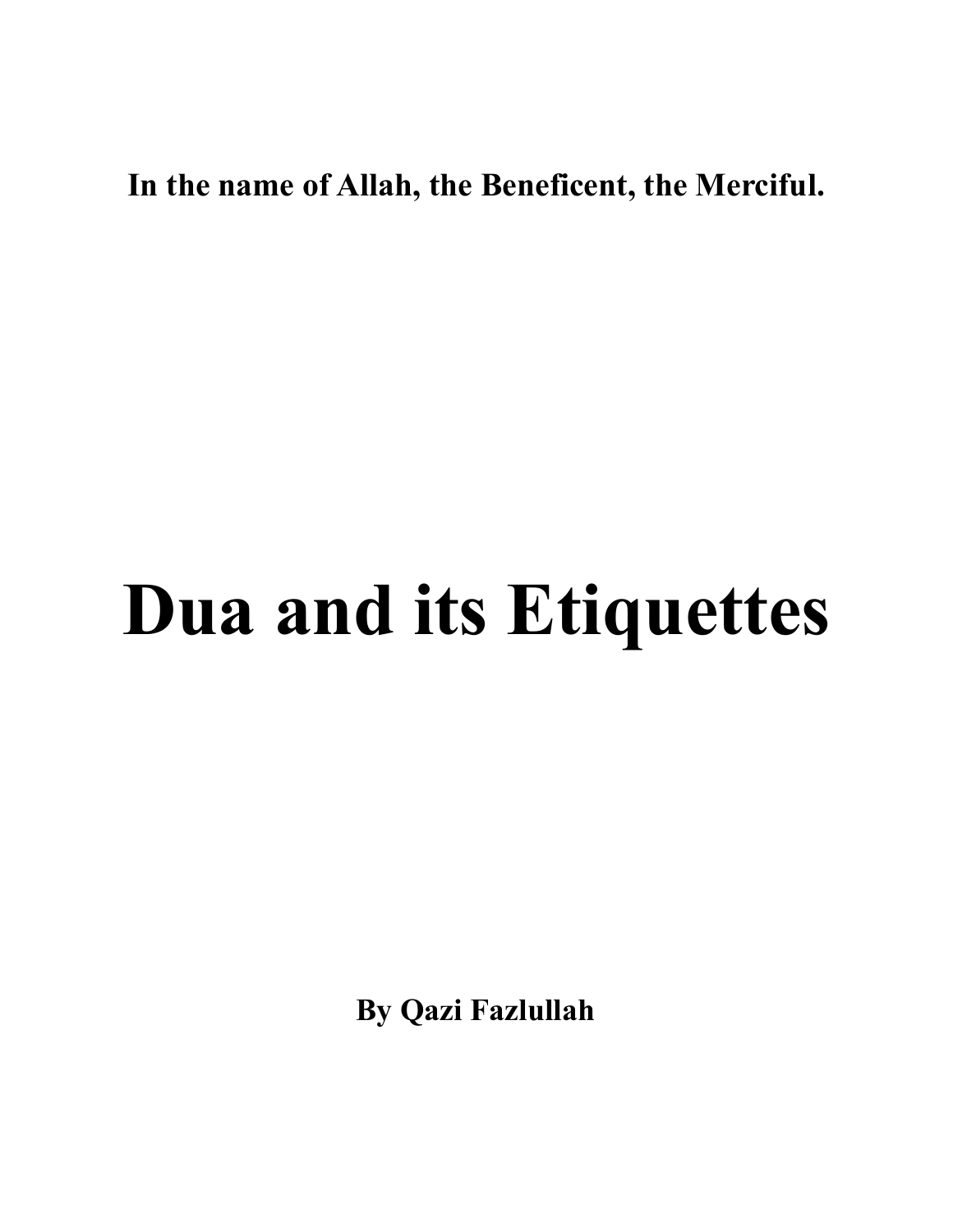While the word "dua" literally means to ask, it technically means invocation and supplication. A creature will invoke only Allah. To invoke any other is called shirk. Allah has said regarding his Messenger and Prophets, "indeed they used to hasten to do good deeds and supplicate us in hope and fear, and they were to us humbly submissive." And Allah (SWT) ordered us to invoke Him. "And your Lord says, 'call upon me, I will respond to you: those who disdain my worship will enter hell contemptibly.'" And He accepts dua and responds to it at anytime: "I respond to the invocation of the supplicant when he calls upon me, so let them respond to me and believe in me that they may be guided."

It is true that for its acceptance there are a few requirements and prerequisites, and one of these is to call upon Allah humbly: "call upon your Lord in humility and in privacy; indeed He does not like those who exceed the limits." 7:55

Abu Daud, Tirmizi, Nisa'I, Ibni Maja narrated from No'man ibni Bashir that the Prophet (SAS) said, "dua is Ibadah (worship)."Tirmizi narrated from A'nas that "dua is the love of Ibadah." Tirmizi also narrated from Ibni Umar that the Prophet (SAS) said, "You the slaves of Allah! Make dua."

Ibadah is of two types: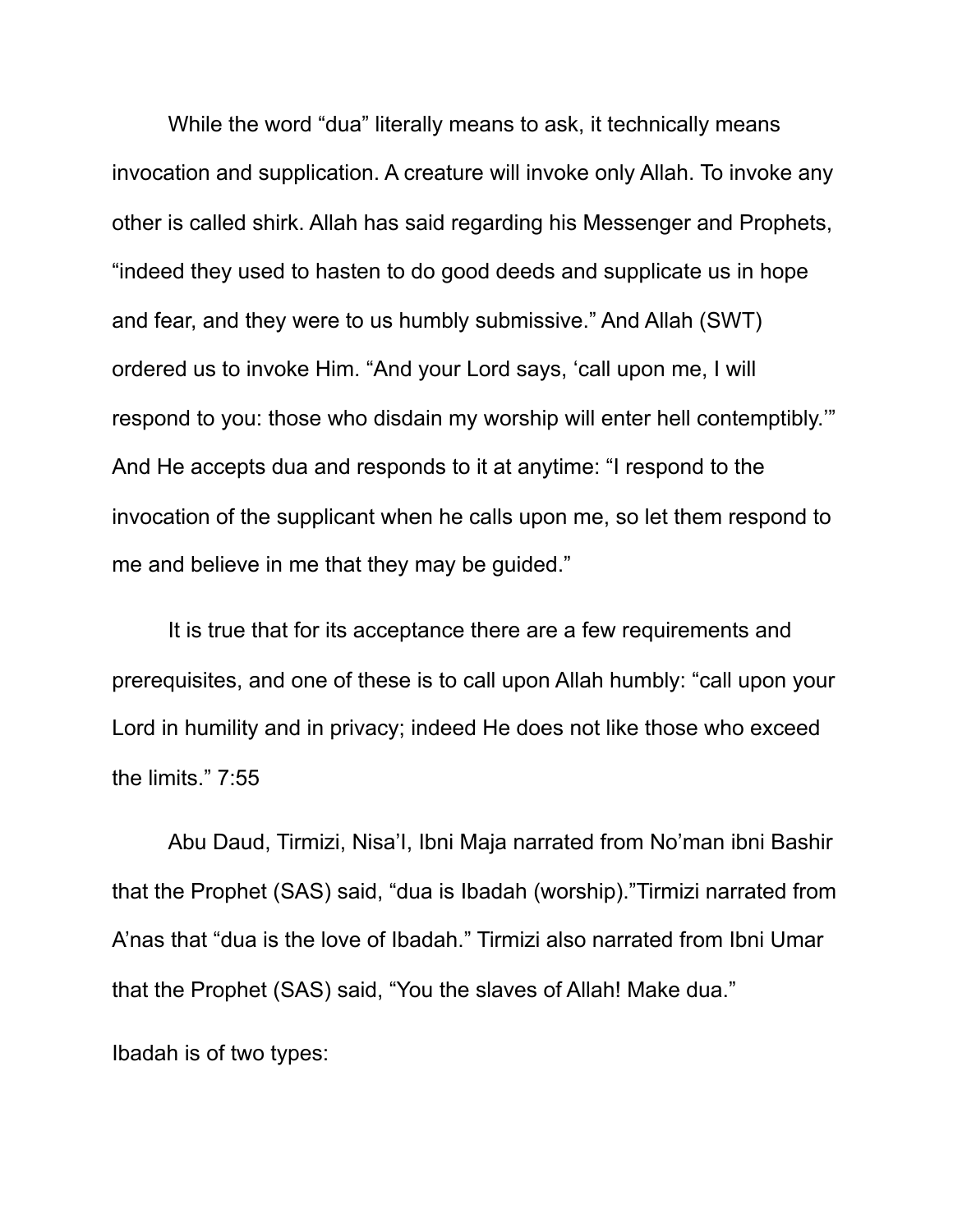- 1. That which has its appointed time, like the five prayers or fasting in Ramadan.
- 2. That which has no appointed time, and the Prophet (SAS) recommend it like the nafl prayer. One can perform this type of ibadah at anytime he wishes, except if there is any prohibition, like nafl at sunrise time, sunset time, and when the sun stands in the middle of the day, or like nafl after Fajr prayer or after A'sr prayer. Had there been no prohibition, this restriction would not have applied.

Dua is also Ibadah which does not have an appointed time, and it is recommended. There are certain times and situations during which dua is more likely to be accepted, but one can make dua any time, individually or in congregation.

It has been asked whether one can make dua after prayer and as a group.

This issue requires some juristic prologue. Shariah has its sources: primary and secondary – The primary sources are the Holy Quran, Sunnah, Ijma, or consensus of opinion, and Qiyas, or analogy. Secondary sources are the teachings of the companions, the Shariah of the previous Prophets, customs, usages and conventions, preference or Istehsan (public welfare)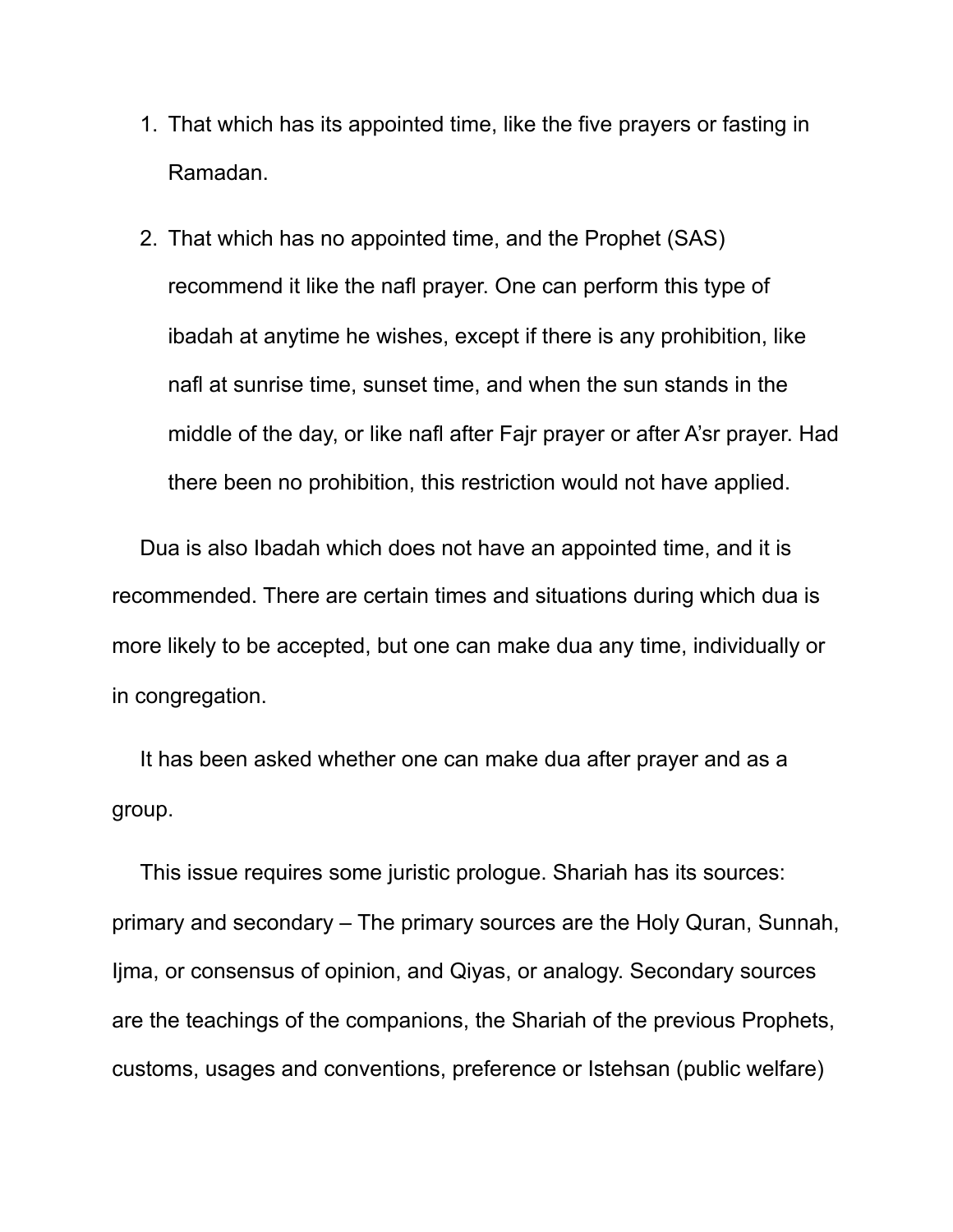or Istislah, Istishabul Itall (linking to the past), and pre-cautions or Saddaz Zaraii. When Jurists do not find any specific or clear rules in Quran and Sunnah, they then seek secondary sources of Shariah as the solution.

Another important point is that, although Allah has not suspended human intellect totally, but has left a vast field for its intellectual approach and application, In Ibadah the field is restricted so no one can invent an Ibadah of his own, which is a bidah or innovation. The Prophet (SAS) said, "He who innovates something on this matter of ours which is not of it, is rejected." (Bukhari and Muslim). And Imam Muslim also related, "He who does an act which our matter is not in agreement with, is rejected."

The words, "which is not of it", and the words "which our matter is not in agreement with" clearly signify that if it has a base and source in the matter then that is not rejected, but allowed. And Allah said, "And whatever the Messenger has given you, hold it (firmly), and whatever he has forbidden you, then abstain from it, and fear Allah indeed as Allah is severe in retribution." 59:7

Bukhari and Muslim narrated that the Prophet (SAS) said, "What I have forbidden for you, avoid; what I have ordered you (to do) so do as much as you can of it." "It was only the excessive questioning of those before you and their disagreeing with their Prophets that destroyed them."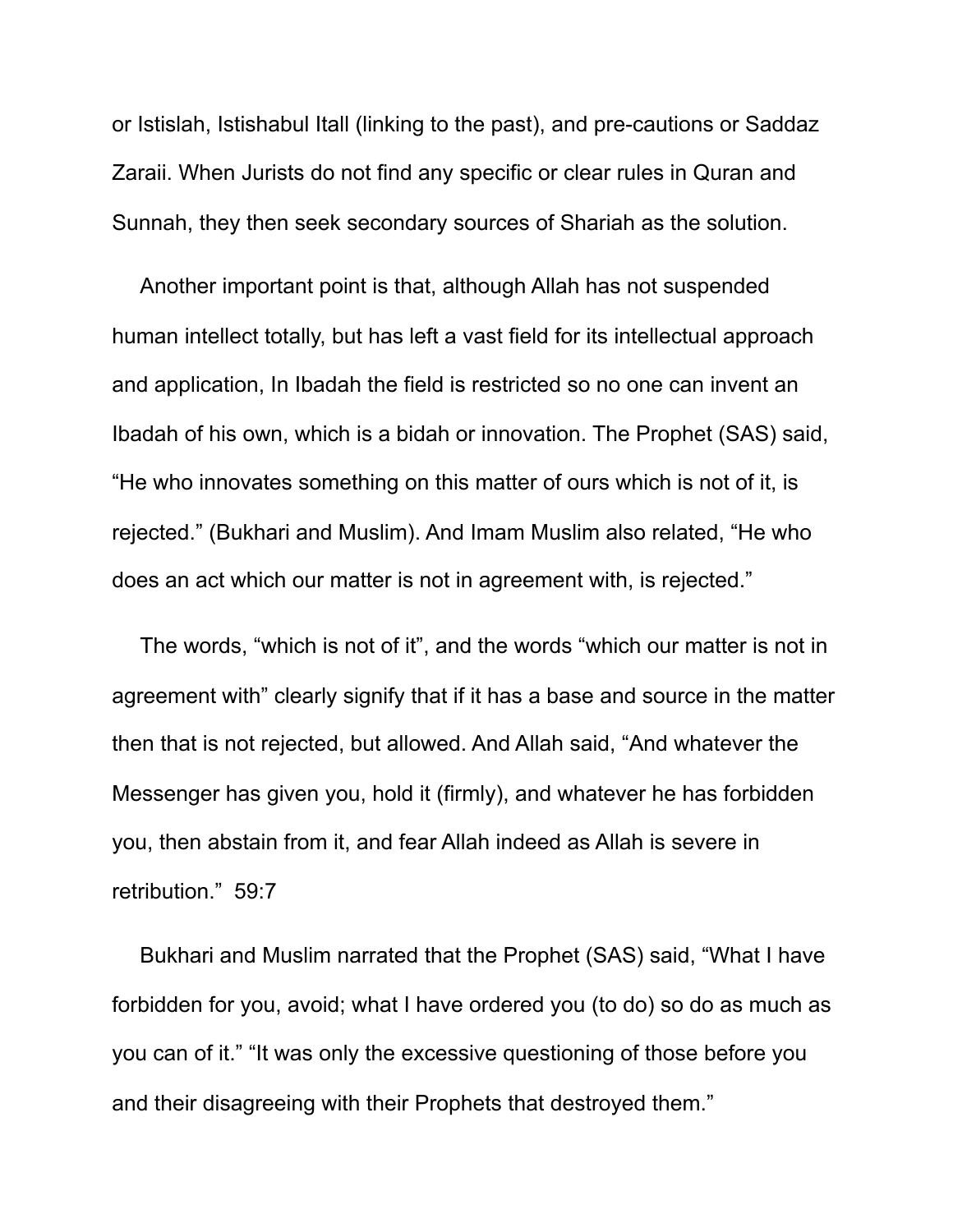This verse and Hadith make it clear that what the Prophet did or said to do, may be done, and what he forbade must be avoided. So if there is another thing which he did not do at a specific time, or maybe he had done but it has not been narrated, will this be permissible or recommended practice? This is but a matter of Jurisprudence that as long as there is no negation mentioned by the Prophet or his companions, then that is referred to as permissible or even recommended.

Dari Qutni narrated that the Prophet (SAS) said, "Allah has laid down some duties so do not neglect them; He has set boundaries so do not overstep them; He has prohibited some things so do not violate them, and about some things that he was silent out of compassion for you, not out of forgetfulness, so seek not after them."

This Hadith indicates that where ever the Shari (Allah and the Prophet) is silent regarding an issue, one cannot say it is mandatory or prohibited, and that is why three imams have said, "every thing and every action is Mubah (permissible) except if Shariah has stated otherwise. Imam Abu Hanifa, however, has said this is true except for an act of Ibadah. He says Ibadah needs its source and order in Shariah.

Now, if there is an action introduced by the Jurists, is that a Bidah (innovation)? The Prophet of Allah said, "Whosoever introduced a good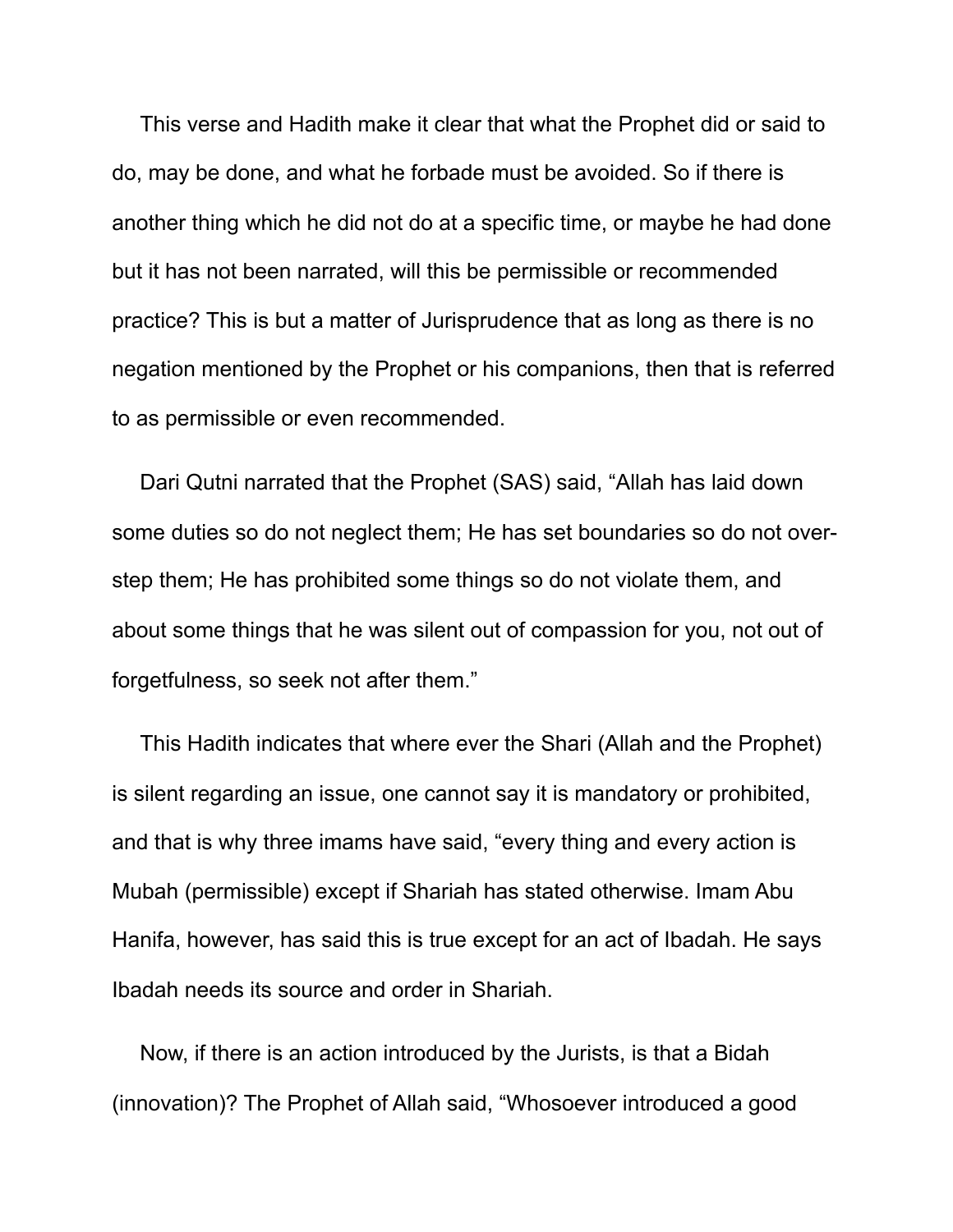deed in Islam, for him there is the reward of it and another reward equal to it if one practiced the same (Muslim)." Thus, a Bidat will be an act which does not have any basis in Sharia.

The Prophet of Allah used to perform taraweh prayers individually and then performed the same three different nights in Jama'at. And in the time of Abu Bakr, Sahabah used to pray taraweh individually, but the number of rakaat is unclear. When Umar (RA) saw that some people showed laziness in this regard, he gathered people and ordered Ubai ibni Kab to lead them in taraweh praying 20 rakat, and then also lead them in 3 rakat Witr. Thus the Ijmah took place, and when Umar saw a good gathering making him happy, he said what a beautiful Bidah this is. It means that every new action is not necessarily a bad Bidah. Yes, he called it Bidah not in a bad sense, but in the meaning of a newly introduced action.

Another example of this occurred in the time of Uthman when he noticed that people were coming late for Jumah prayer. He ordered for an aazan before the one given for Khutbah, and then once again the Ijmah took place. These actions were in accordance with Deen, which is why Imam Shafi said that Bidat is of two types, good and bad. So that which is in accordance with Sunnah is appreciated and that which goes against Sunnah is rejected. And Ibni Hazm said that Bidat is a practice not known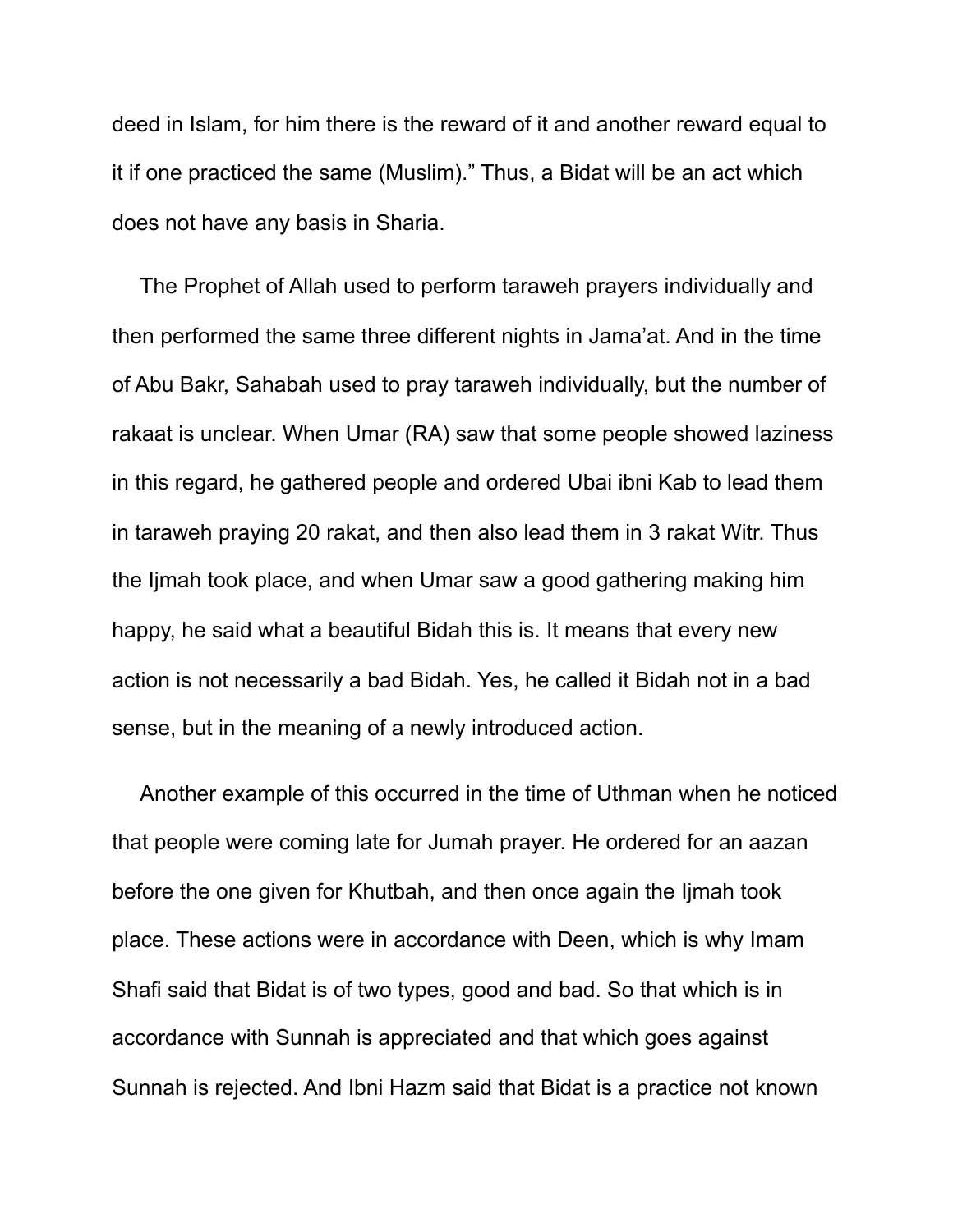from Quran and Sunnah, but these are certain actions upon which there is *sewad* (when the action concerned is originally musbah (permissible) and its aim is good.

The classification of Bidat is related from Salaf like Izzud Din ibni Abdus Salam, Al Qirafi, As Sayuti ash Shami ibnul Arabi, Abu Shamah An Nawawi, Al Aini and others. The scholars have proposed three advantages:

- 1. Those which Shariah considered, including marriage and eating meat, and its source is in text.
- 2. Those which Shariah suppressed and abolished, such as usury.
- 3. Those which Shariah neither considered nor abolished this does not go against the spirit and object of Shariah, but is in accordance with it, and is not only allowed, but sometimes even recommended.

Imam Tirmidi related a Hadith in this respect: "And that regarding which he (Allah and his Prophet) kept silent about, then that is *afw* (mubah).

Dua is not a thing which is mubah, but rather is a recommended practice without the condition of time, so one can make dua anytime, especially after ibadaat, which brings one close to Allah so he should avail that opportunity and invoke Allah.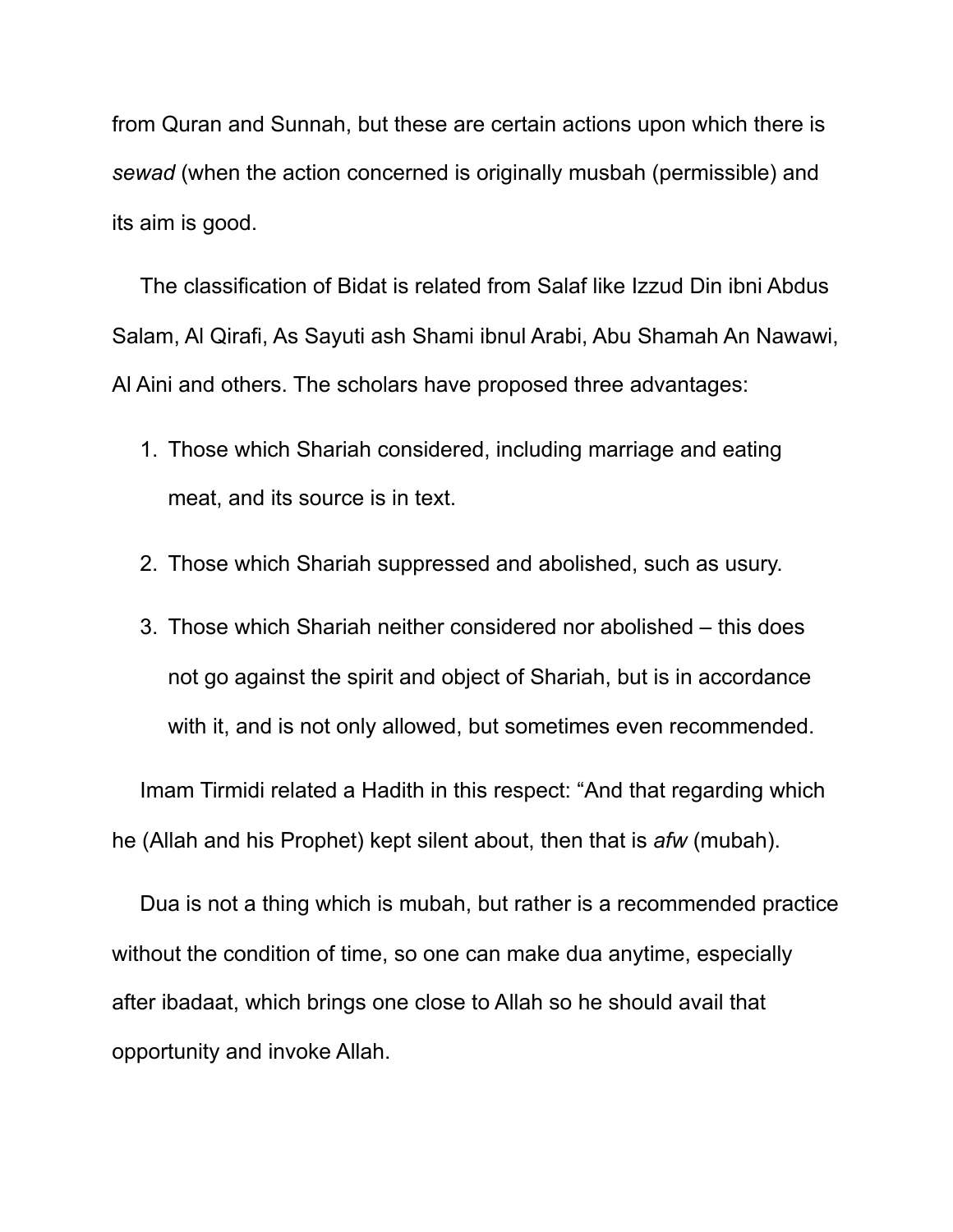The Prophet of Allah used to make dua after ibadaat. He used to make dua at Iftar time and also after Tawaf, Sa'i, Wuqoof (stay at sacred places i.e. Mina, Arafat, and Muzdalafah), and after Jamarat.

As for dua after salah is concerned, no one has ever said, nor can one can say that this is not allowed. Prayer is ibadah and after every ibadah, dua is recommended, as Allah ordered us to recite Suratul Fatiha in each prayer wherein we recite "only you we do worship, and only you we ask for help."

Imam Tirmidi narrates from Abu Umamah that the Prophet was asked, "Which dua is better heard?" He answered, "That which is made in the last part of the night and after mandatory prayers." Ibni Abbas and Jalalud Din Muhalli also said in the interpretation of 94:7, "So when one becomes free (from prayer), then make effort in dua."

Fadl ibni Abbas related that like the Prophet said, "Prayer is two, two rakat. There is *tashahhud* after every two rakat, and submissiveness by raising your hands to your Lord facing your palms. (Tirmidi, Hija'e). Imam Abu Tayyeb Sindhi said it means to raise your hands for dua after prayer – and Imam Nisa-e narrated from A'nas that the Prophet used to stretch his palms open after every prayer (Amalul Yaumi wal lailah).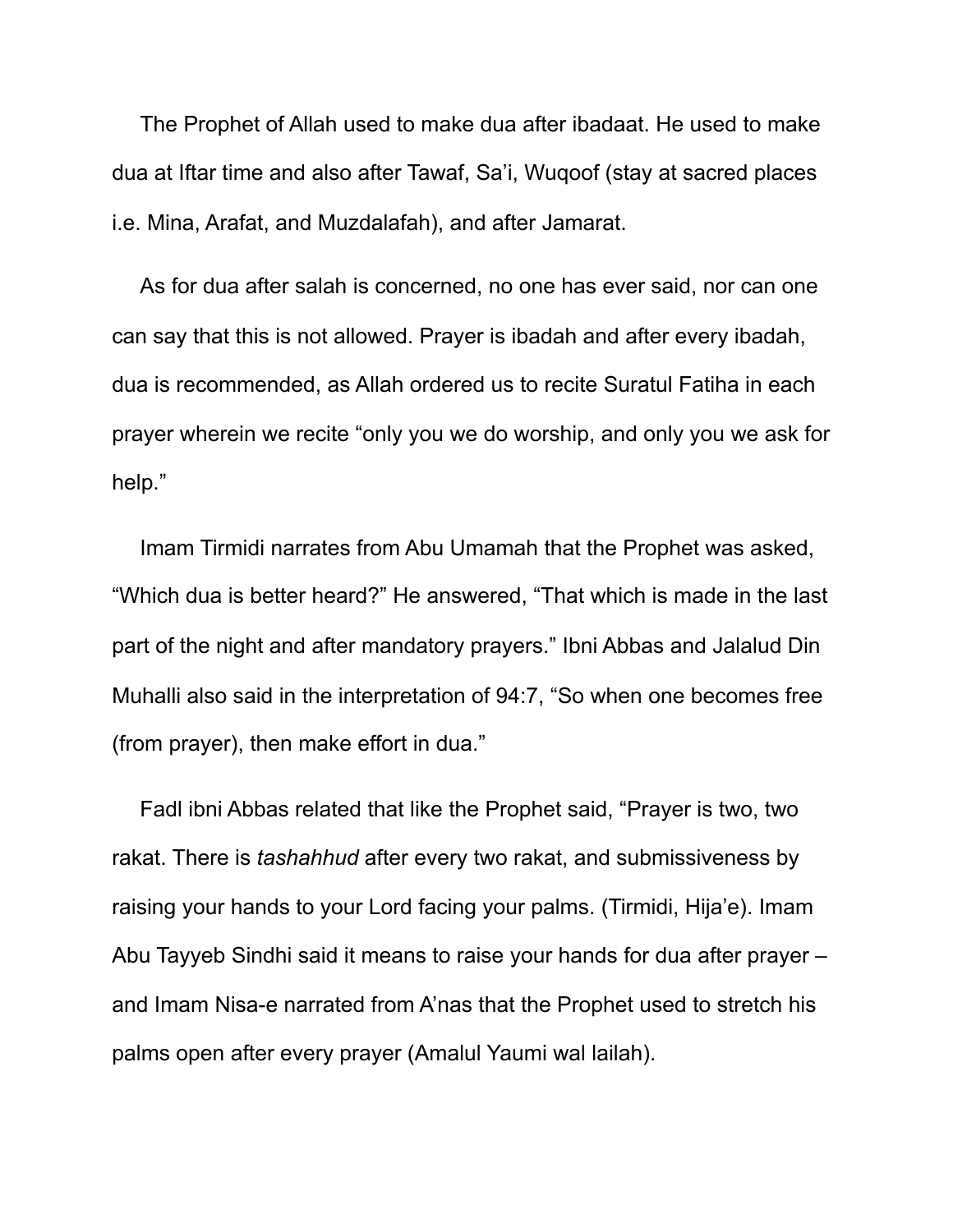The Prophet of Allah said to Mu'aaz, "By Allah, I love you, so never miss after every prayer to say, O Allah, empower me for your remembrance, your thanks, and your worship in the best way (Abu Daud, and Nisa'e)." Hafiz ibni Hajer said that Imam Bukhari wrote a chapter on dua after prayer, so that is a rejection to the opinion of those who said that it is not allowed. Then he said in a hadith that the Prophet of Allah used to turn his face to his Sahabah. He also narrated a hadith from Abu Bakr that the Prophet used to say after every prayer, "O Allah, I seek your refuge from disbelief and destitution" (Ahmad, Nisa'e, Tirmidi). This indicates that he used to say this after facing towards the Sahabah.

Mugheerah wrote to Mu'aawiyah that the Prophet (SAS) used to say after prayer, "O Allah, there is no hurdle for what you give, and no giver for what you stopped giving, and no one's effort can avail him anything if you do otherwise." There are many Ahadith in this regard that the Prophet used to make dua after prayer as Abu Dawud narrated from Ali, Bukhari and Tirmizi from Sa'd ibni Abi Waqqas, and Ahmad from Ummi Salmah.

Hafiz ibn ul Qayyum said that there is no source that says that the Prophet has made dua facing Qiblah or turning to his Sahabah. This is his research, and certain scholars have said this is amazing coming from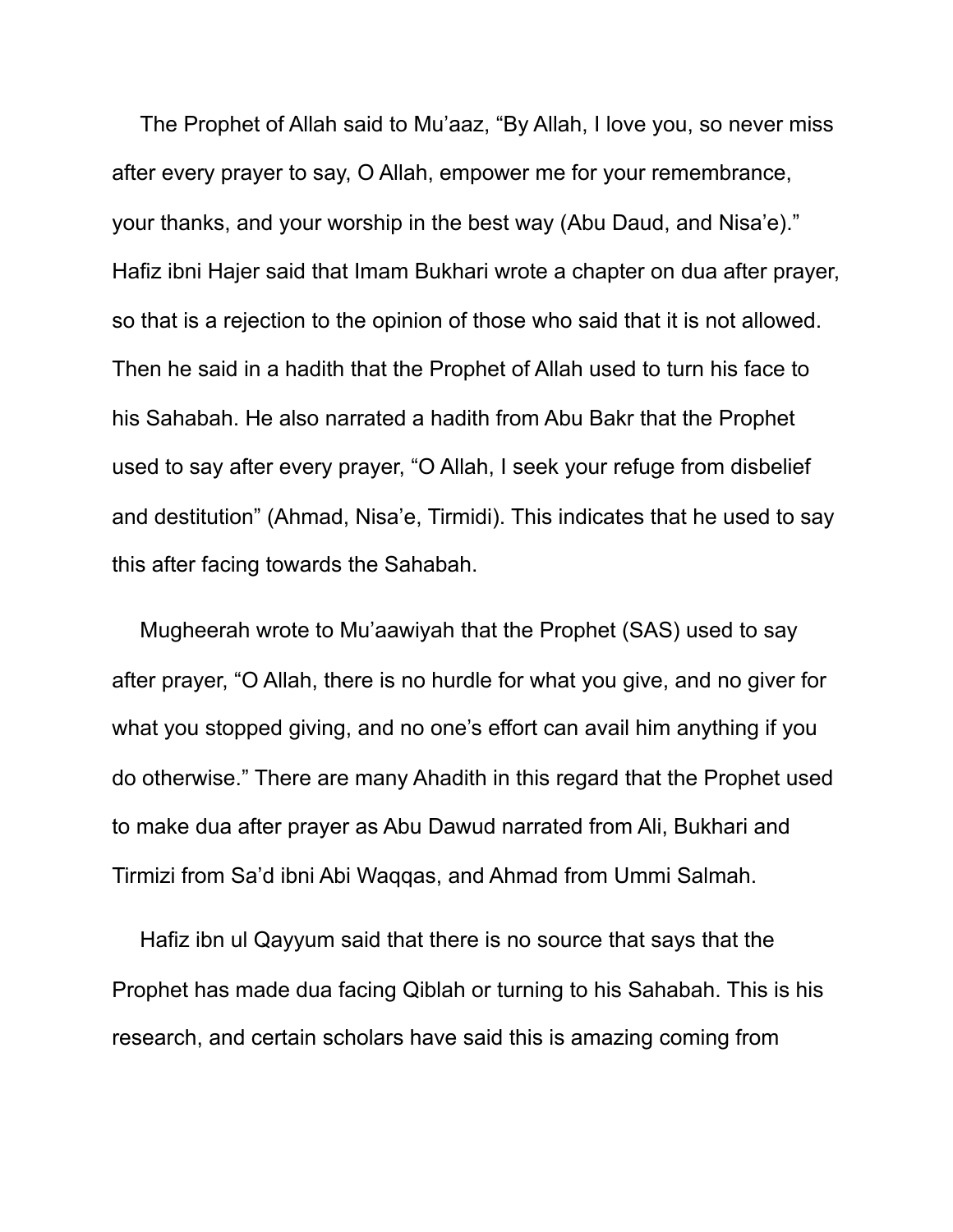Hafiz, a great scholar. Aswad al Aamir said, "I prayed Fajr with the Prophet and after he prayed he turned his face towards the people."

Allamah Samhudi narrated from Ibni Umar that when the Prophet of Allah prayed Fajr, he turned to his Sahabah and said, "O Allah bless us in our Madinah, and bless us in our *Mudd* and *Sa* (two types of measurements of grain).

Is dua to be made individually or in congregation?

For us, both are allowed, since dua is proven by the Prophet (SAS), as he ordered his Sahabah to do the same. Now, one cannot imagine that the Prophet (SAS) was making dua and that Sahabah did not join him though they were aware of the blessing of his dua and its acceptance. As for dua in congregation, there are Ahadith regarding it, as Imam Darmi narrated that the Prophet said, "3 people never get together in a dua but it becomes incumbent on Allah not to turn their hands (empty). And Imam Hakim relates that the Prophet (SAS) said, "When a group gets together in dua, some of them make dua and others say *Ameen,* and Allah accepts from all of them. (Kanzul Ummal)

Aisha (RA) said, "That the Prophet used to raise his hands (for dua) till I got tired" (Abdul Razaq). This indicates that she was joining him in dua.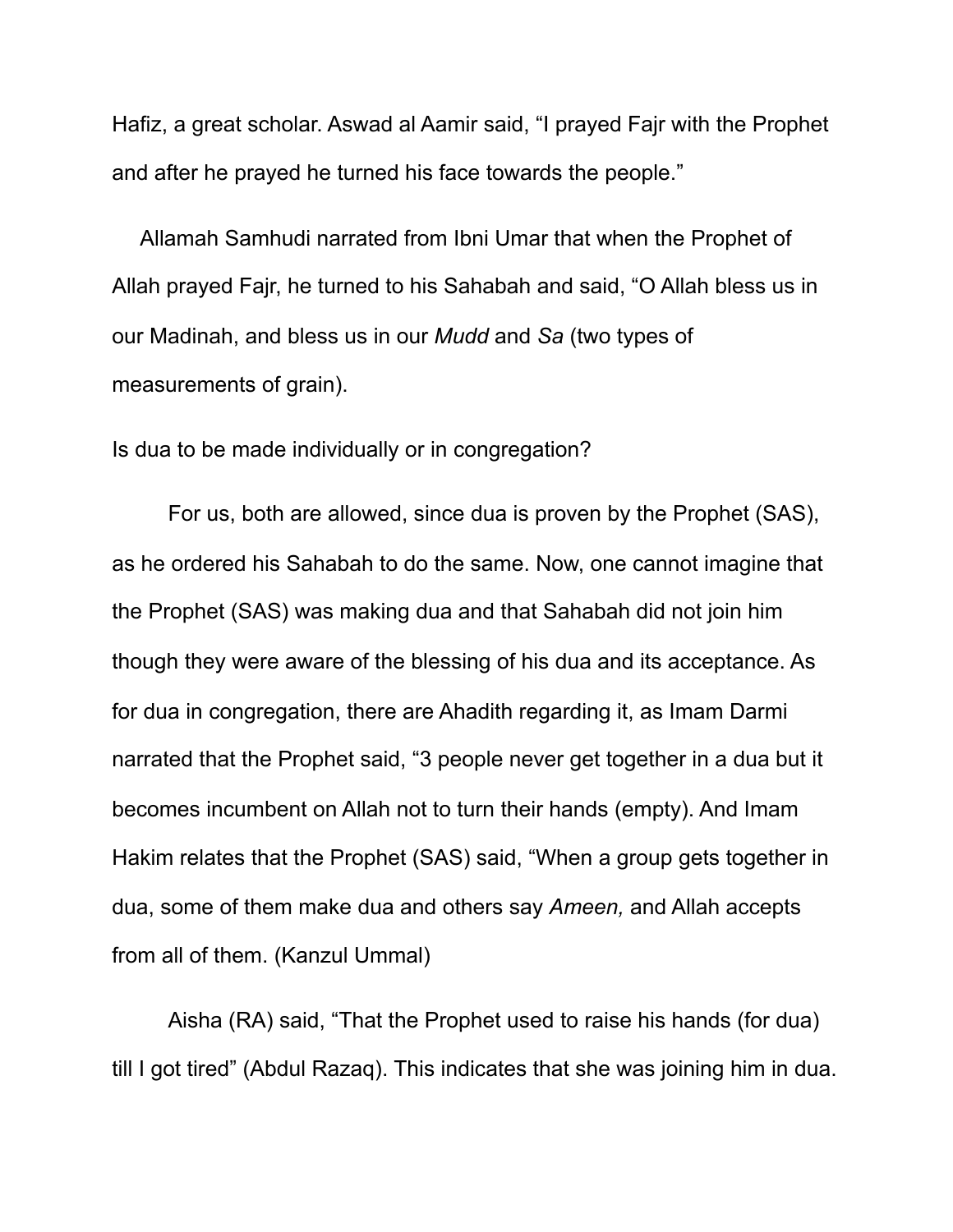There is evidence that when dua is proven with all its etiquette including raising one's hands and then touching the face.

- 1. Imam Abu Dawud and Tirmizi narrated from Salman that the Prophet (SAS) said, "Allah is decent, generous, and feels shy of his slave when he raises his hands towards Allah and for Allah to turn it back empty."
- 2. Ibni Abbas said that the Prophet said, "Ask Allah with the inner side of your palms and not with the back of your hand and when you are done then touch your face with it." (Abu Dawud).
- 3. Imam Tirmizi wrote a chapter on raising hands in dua and he narrated from Umar that whenever the Prophet raised his hands in dua he never put them down until after he touched his face with them.

Even though dua without raising hands is also allowed, as the Prophet was doing so after eating, whenever he did raise his hands, he touched his face with them, and whenever he made dua without raising hands, he did not touch his face.

4. Abu Dawud narrated from Sa'ib Ibni Yazid from his father that whenever the Prophet raised his hands while making dua, he then touched his face with both hands.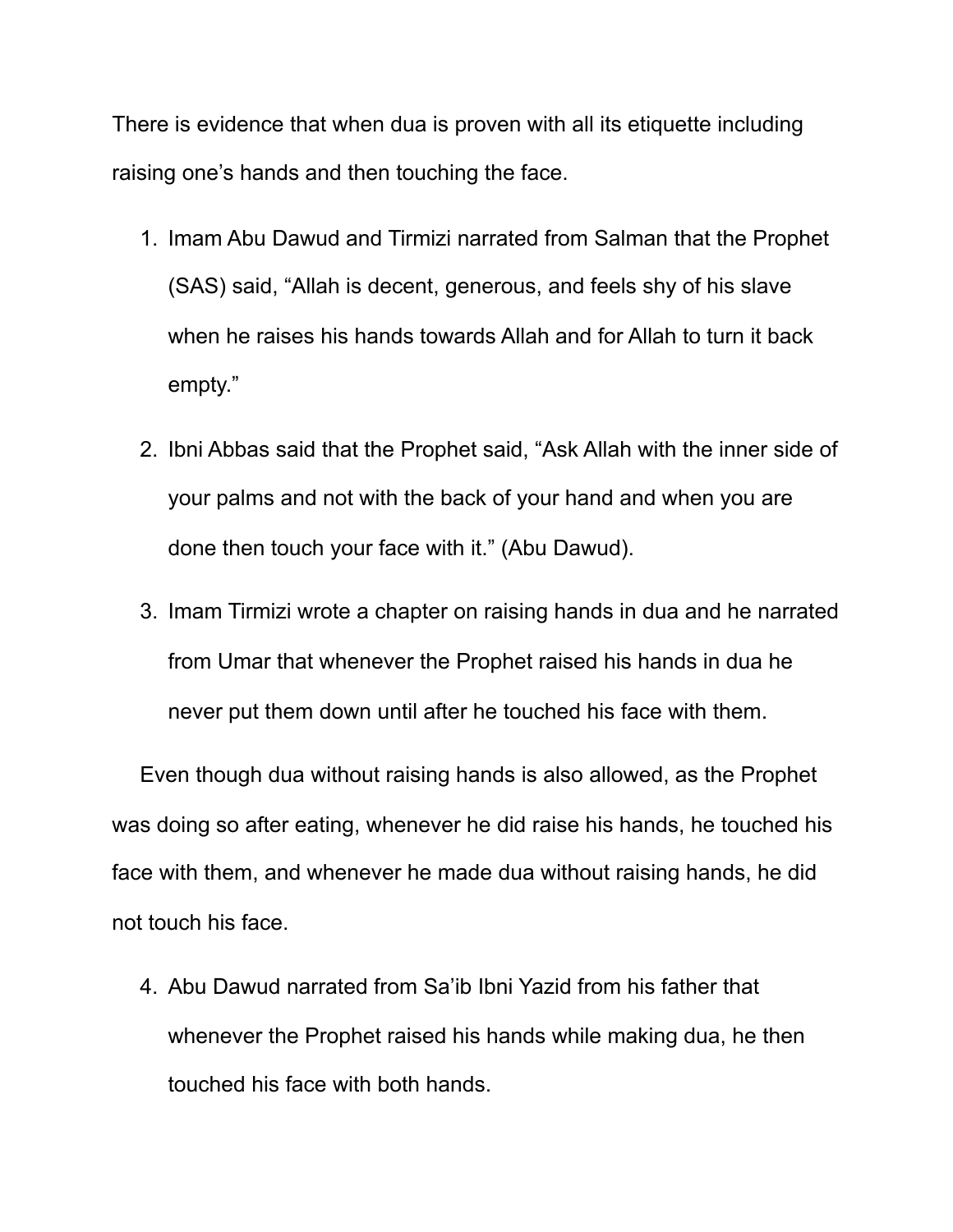- 5. Ibni Masud says that "I saw the Prophet in the grave of Abdullah Zul Bijadain and when his burial was completed, he faced Qiblah and raised his hands." (Fat'hul Bari).
- 6. Imam Bukhari narrated that the Prophet asked for water so he could make wudu, and then he raised his hands and said "O Allah forgive your slave Abu Aamir, I saw the whiteness of his arm pits."
- 7. Imam Bukhari wrote a chapter on "Raising Hands in dua." And he quoted two narrations, one from Abu Musa, and another from Ibni Umar that the Prophet raised his hands in dua.
- 8. Imam Bukhari wrote a Juz (part) on raising hands, and he narrated that the Prophet (SAS) was standing in the cemetery of Baqee and raised his hands. This indicates that raising hands when making dua for the dead is also allowed.

Regarding this Hadith, Imam Nawawi said that it proves that raising hands in dua is recommended – then there are Ahadith in this regard, as Muslim relates from Abu Huraira, that the Prophet (SAS) raised his hands in dua. Bukhari also narrated the same in "Juz Raf'ul Yadain." Also he narrated from Aishah (RAA) that the Prophet (SAS) raised his hands at the time of the solar eclipse. Imam Nawawi wrote a book by the name of "Al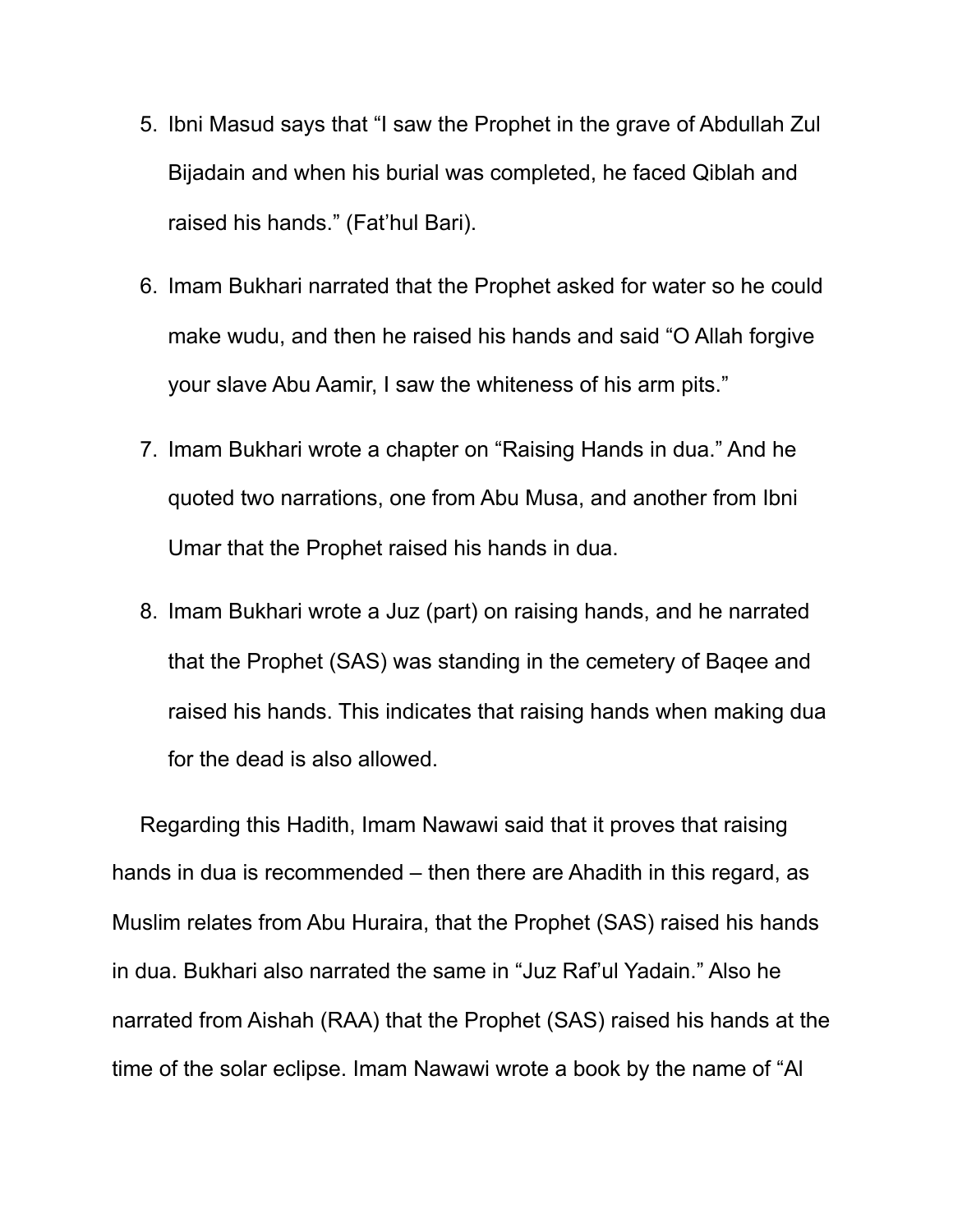Majmu" regarding this issue, and he narrated 30 Ahadith relating to raising hands and then touching the face. Then he said that the one who has said that all these Ahadith are confined to their specific places and are not general have made a big mistake. Hafiz Ibni Hajar also said in "Fat'hul Bari" that Ahadith in this regard are many – and what Muslim narrated from Anas that the Prophet (SAS) did not raise his hands but only in "Al Istisqa" (prayer for rainfall), means the way he raised his hands in Istisqa was to his shoulders, while usually he would raise them to his chest. Abdur Razaq narrated from Zuharri that the Prophet (SAS) used to raise his hands up to his chest in dua and then touch his face. This idea is supported with what Ahmad narrated from Ibni Umar that the raising hands above the level of one's chest is Bidah. The Prophet (SAS) never raised his hands above the level of his chest in dua.

Thus, after all these supporting details, it will be a very brave act of someone to call any of these Bidat (May Allah forgive and forbid). Also, if someone says regarding someone who is not making dua after prayer in a gathering, or if one does not raise his hands in dua on specific occasion, or does not touch one's face, that this is a sin or a prohibited act. This is also a wrong approach.